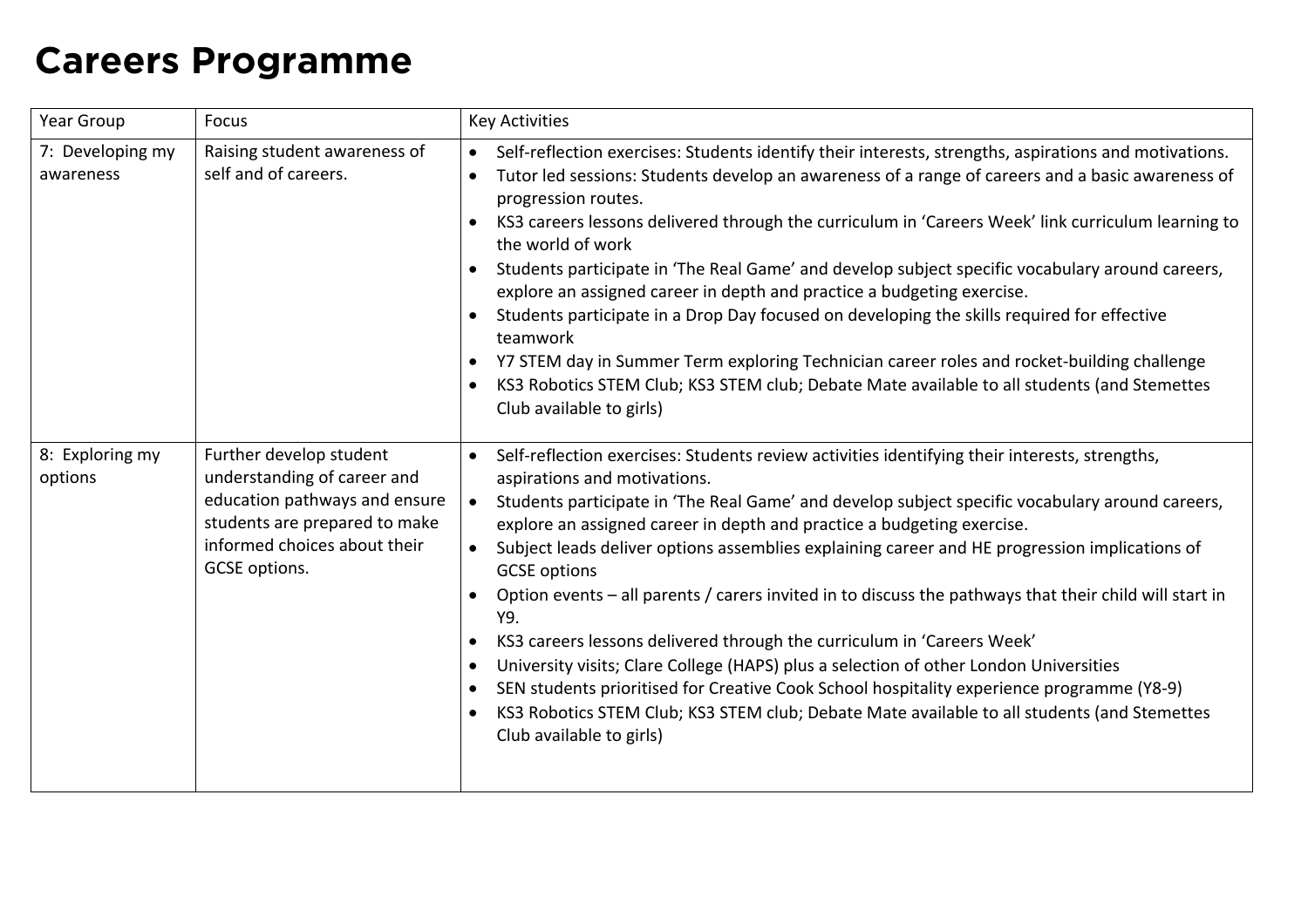| 9: Unlocking my   | Empower and engage students      | 'Learning to Learn- skills for your career' tutor programme<br>$\bullet$                               |
|-------------------|----------------------------------|--------------------------------------------------------------------------------------------------------|
| potential         | through hands on employability   | KS4 careers lessons delivered through the curriculum in 'Careers Week'<br>$\bullet$                    |
|                   | experiences                      | Employers lead sessions with engagement activities for students (KPMG - Elevator pitch,                |
|                   |                                  | networking, interview preparation, exploring career options in KPMG, personal finance, stress          |
|                   |                                  | management. Princes' Trust - enterprise activities)                                                    |
|                   |                                  | Introduction to 'JED' and related LMI research activities                                              |
|                   |                                  | Students begin their 'Employability Passport', documenting key skills they have demonstrated           |
|                   |                                  | [From Sept 2019]                                                                                       |
|                   |                                  | Think forward insight days at various companies<br>$\bullet$                                           |
|                   |                                  | SEN students prioritised for Creative Cook School hospitality experience programme (Y8-9)<br>$\bullet$ |
|                   |                                  | Duke of Edinburgh Award<br>$\bullet$                                                                   |
|                   |                                  | Debate Mate Club available to all students<br>$\bullet$                                                |
| 10: Raising my    | Further develop employability    | KS4 careers lessons delivered through the curriculum in 'Careers Week'<br>$\bullet$                    |
| game              | skills and self-management:      | HSBC- 'Get Set for Work' activities<br>$\bullet$                                                       |
|                   | research, forwards planning, CV  | Work experience<br>$\bullet$                                                                           |
|                   | writing.                         | University visits (Oxford University - HAPS, Loughborough University - Science and PE)<br>$\bullet$    |
|                   |                                  | Introduction to JED and related LMI research activities                                                |
|                   |                                  | 1-1 (L6) careers guidance<br>$\bullet$                                                                 |
|                   |                                  | CV writing workshop<br>$\bullet$                                                                       |
|                   |                                  | Students continue to develop their 'Employability Passport' [From Sept 2019]                           |
|                   |                                  | Duke of Edinburgh Award<br>$\bullet$                                                                   |
|                   |                                  | Employer Encounter: Visits from graphic designer, publishers, entrepreneur<br>$\bullet$                |
|                   |                                  | Think forward - Business Mentoring with Nomura Bank, Ernst & Young Employability workshop,             |
|                   |                                  | insight days at various companies                                                                      |
|                   |                                  | Careers fair<br>$\bullet$                                                                              |
|                   |                                  | Debate Mate Club available to all students<br>$\bullet$                                                |
| 11: Ready for the | To further develop               | Tutor programme focusing on employability skills, CV writing                                           |
| next step         | employability skills and ensure  | 1-1 careers guidance (SEN/LAC)<br>$\bullet$                                                            |
|                   | students have a plan for post-16 | Futures evening: post-16 pathways explained to students and parents/carers (internal and<br>$\bullet$  |
|                   | progression.                     | external speakers) [From Sept 2019]                                                                    |
|                   |                                  | Think forward Employability Workshops with our corporate partners (Blackstone, JP Morgan,              |
|                   |                                  | State street, BAML and UBS)                                                                            |